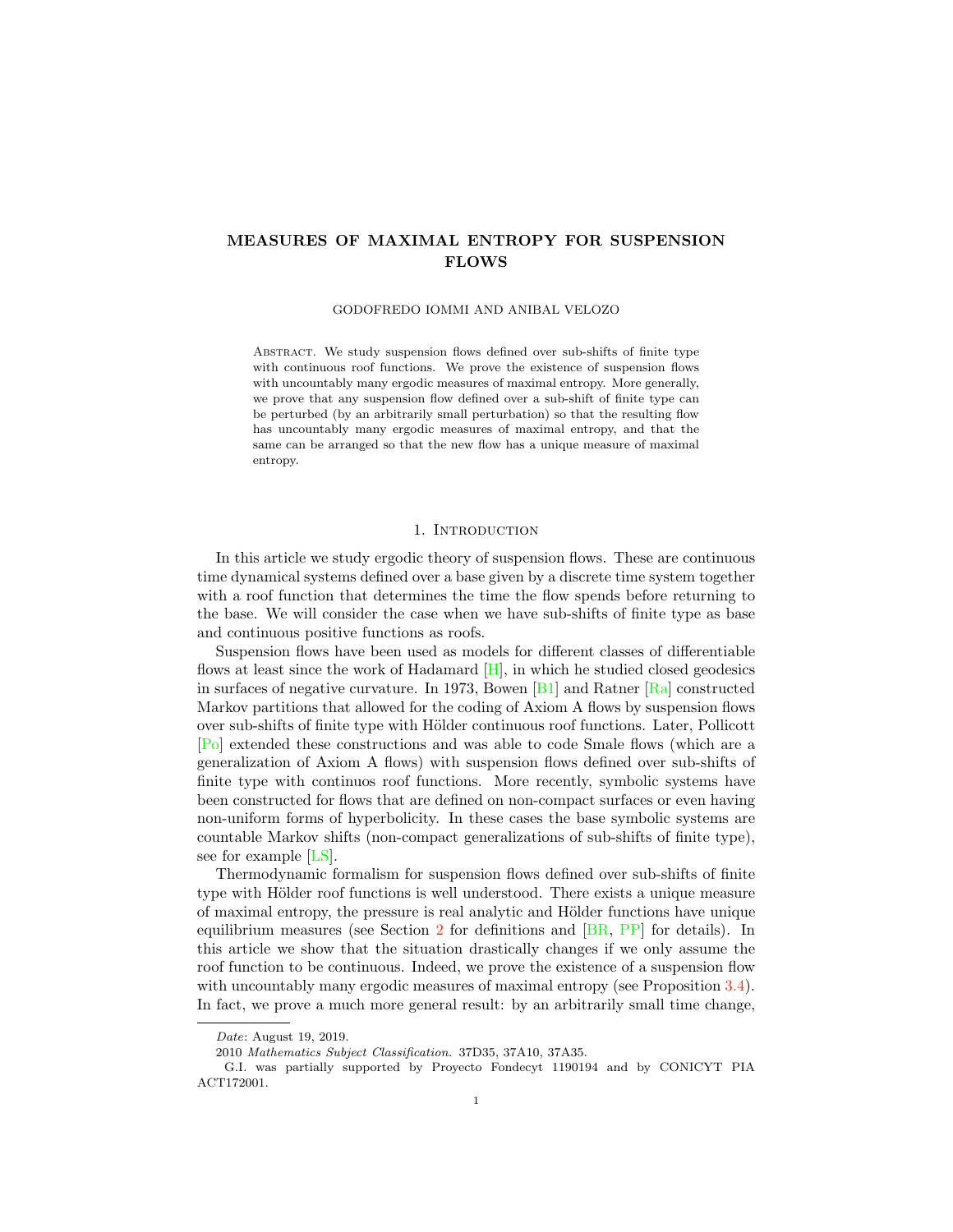#### <span id="page-1-3"></span>2 G. IOMMI AND A. VELOZO

any suspension flow defined over a sub-shift of finite type can be perturbed so that the resulting flow has uncountably many ergodic measures of maximal entropy. We also prove that the same can be arranged so that the new flow has a unique measure of maximal entropy. The main result of this article is the following,

<span id="page-1-0"></span>**Theorem 1.1.** Let  $(\Sigma, \sigma)$  be a topologically transitive one or two-sided sub-shift *of finite type. Let*  $\tau : \Sigma \to \mathbb{R}$  *be a positive continuous potential and*  $(Y_\tau, \Phi_\tau)$  *the corresponding suspension flow. Let*  $\epsilon > 0$ *, then* 

- <span id="page-1-1"></span>(a) *There exists a positive continuous function*  $\tau_1 : \Sigma \to \mathbb{R}$  with  $\|\tau - \tau_1\|_0 <$  $\epsilon$  *such that the corresponding suspension flow*  $(Y_{\tau_1}, \Phi_{\tau_1})$  *has uncountably many ergodic measures of maximal entropy.*
- <span id="page-1-2"></span>(b) *There exists a positive continuous function*  $\tau_2 : \Sigma \to \mathbb{R}$  *with*  $|\tau - \tau_2|_0 < \epsilon$ *such that the corresponding suspension flow*  $(Y_{\tau_2}, \Phi_{\tau_2})$  *has a unique measure of maximal entropy.*

Theorem [1.1](#page-1-0) states that an arbitrarily small time reparametrization of  $(Y_\tau, \Phi_\tau)$ yields systems with uncountably many ergodic measures of maximal entropy and systems with a unique one. This result provides a description of the space of suspension flows defined over a fixed base. It shows that both, flows with unique and those with uncountably many measures of maximal entropy form dense sets.

Our results are of a complementary nature to those obtained by Kucherenko and Thompson  $\overline{KT2}$ , Theorem 2 (see also  $\overline{KT1}$ ). They consider suspension flows in which the base is a specific sub-shift of finite type, namely the full-shift on finitely many symbols. With a constructive method they produce roof functions for which the corresponding suspension flow has finitely many measures of maximal entropy. Moreover, they have control on the support of these measures. In a recent preprint, Kucherenko and Thompson [\[KT3\]](#page-9-7) also constructed examples with uncountably many measures of maximal entropy.

Our strategy is different and only relies on results of Israel (Theorem [3.3\)](#page-5-1) and Ruelle (Theorem [3.1\)](#page-4-0). Theorem [3.3](#page-5-1) says that among continuous functions, there is a dense set with uncountably many equilibrium states. We remark that this is a purely existencial result. In contrast, Theorem [3.1](#page-4-0) establishes the uniqueness of equilibrium st[a](#page-1-1)tes for Hölder continuous functions. In the proof of Theorem  $1.1a$  $1.1a$ we use Israel's result to  $C^0$ -perturb the original roof function into one for which the suspension flow has uncountably many measures of maximal entropy. With a similar argument we deduce Theorem [1.1](#page-1-0)[b](#page-1-2) from Theorem [3.1.](#page-4-0) Therefore with our method we can prove the density of suspension flows with unique and with uncountably many measures of maximal entropy.

It is worth emphasizing that Theorem [1.1](#page-1-0)[a](#page-1-1) holds for a class of dynamical systems that goes far beyond sub-shifts of finite type. Let  $X$  be a compact metric space and  $T : X \to X$  a continuous map. It follows from our proof that it suffices to verify that Theorem [3.3](#page-5-1) holds for  $(X, T)$ . This is in fact the case whenever  $(X, T)$ has finite topological entropy, the set of ergodic measures is entropy dense and the entropy map is upper semi-continuous; these are the key assumption in the proof of Theorem [3.3](#page-5-1) (for precise definitions and discussion see Remark [3.9\)](#page-7-0).

We finish this paper with a version of Israel's result for suspension flows (see Theorem [3.13\)](#page-8-2).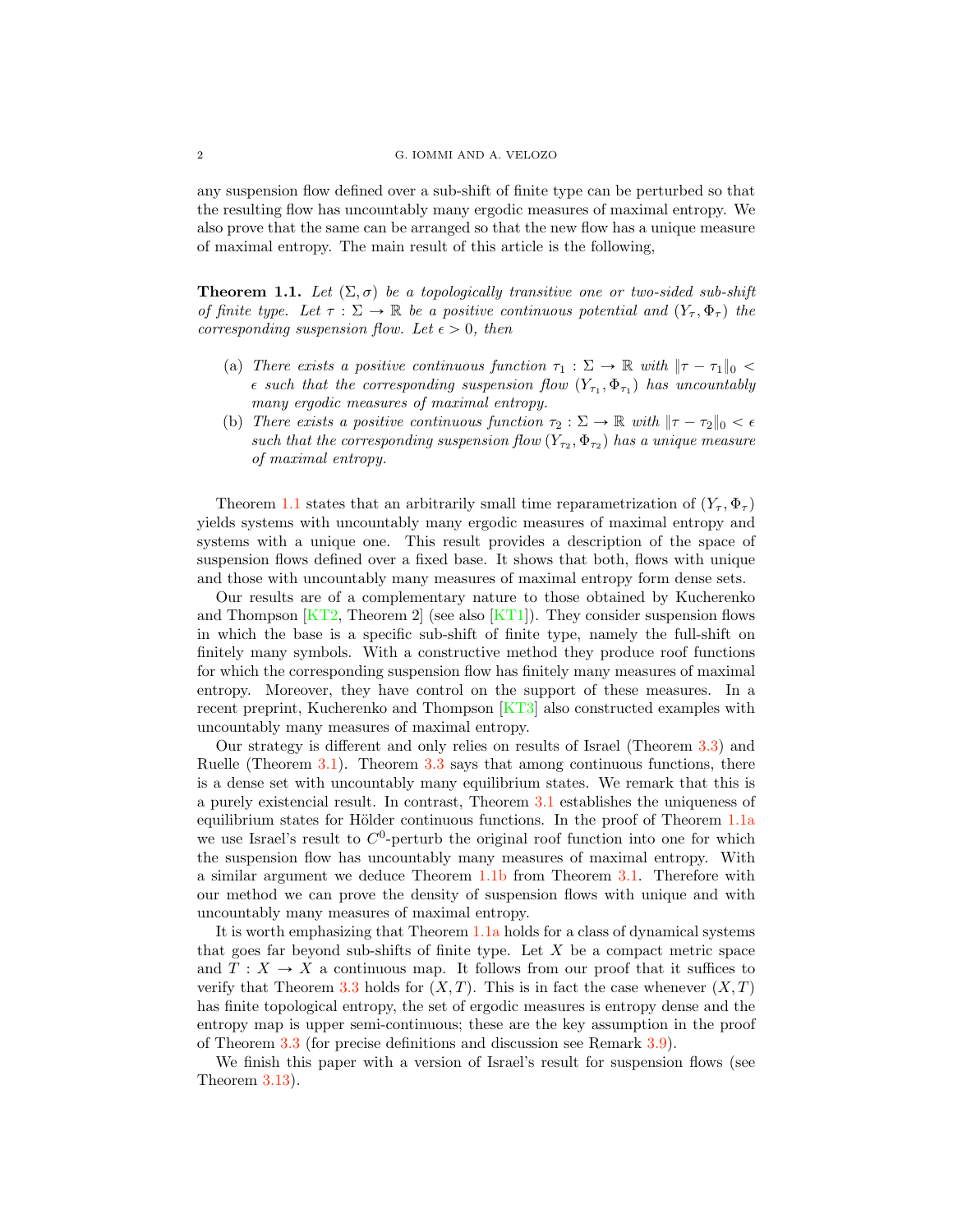#### 2. Preliminaries

<span id="page-2-1"></span><span id="page-2-0"></span>In this section we provide definitions and properties that will be used throughout this paper.

2.1. Sub-shifts of finite type and thermodynamic formalism. Let  $A$  be a transition matrix defined on the finite alphabet  $A := \{1, 2, ..., N\}$ . That is, the entries of the matrix  $A = A(i, j)_{A \times A}$  are zeros and ones. The one-sided sub-shift of finite type  $(\Sigma_A, \sigma)$  associated to A is the set

$$
\Sigma_A := \{(x_n)_{n \in \mathbb{N}} : A(x_n, x_{n+1}) = 1 \text{ for every } n \in \mathbb{N}\},
$$

together with the shift map  $\sigma : \Sigma_A \to \Sigma_A$  defined by  $\sigma(x_1, x_2, \dots) = (x_2, x_3, \dots)$ .

We endow  $A$  with the discrete topology and  $A^{\mathbb{N}}$  with the product topology. On  $\Sigma_A$  we consider the induced topology given by the natural inclusion  $\Sigma_A \hookrightarrow \mathcal{A}^{\mathbb{N}}$ . This makes  $\Sigma_A$  a compact topological space. The following metric generates this topology,

$$
d(x,y) := \begin{cases} 1 & \text{if } x_1 \neq y_1; \\ 2^{-k} & \text{if } x_i = y_i \text{ for } i \in \{1, \dots, k\} \text{ and } x_{k+1} \neq y_{k+1}; \\ 0 & \text{if } x = y. \end{cases}
$$

We say that  $(\Sigma_A, \sigma)$  is topologically transitive if there exists a natural number  $m \in \mathbb{N}$  such that all the entries of the matrix  $A<sup>m</sup>$  are positive. Equivalently, there exists a point  $x \in \Sigma_A$  having a dense orbit. When the context is clear we will simply write  $(\Sigma, \sigma)$ .

**Standing assumption:** In this paper  $(\Sigma, \sigma)$  will always be topologically transitive and the alphabet has cardinality at least 2.

Denote by  $\mathcal{M}(\Sigma, \sigma)$  the set of  $\sigma$ -invariant probability measures and endow it with the weak<sup>\*</sup> topology. Recall that a sequence  $(\mu_n)_n$  in  $\mathcal{M}(\Sigma, \sigma)$  converges in the weak<sup>\*</sup> topology to the measure  $\mu$  if and only if for every continuous function  $f : \Sigma \to$ R we have that  $\lim_{n\to\infty} \int f d\mu_n = \int f d\mu$ . The space  $\mathcal{M}(\Sigma, \sigma)$  is a compact convex set whose extreme points are the ergodic measures. It is actually a Choquet simplex (each measure is represented in a unique way as a generalized convex combination of the ergodic measures), see  $[Wa1,$  Theorem 6.10 and p.153 for more details on the structure of  $\mathcal{M}(\Sigma, \sigma)$ .

Thermodynamic formalism in this setting has been studied, at least, since the early 1970s. An account of the theory can be found in [\[Wa1,](#page-9-8) Chapter 9]. We now recall some of the basic definitions and properties. For every continuous function  $\varphi : \Sigma \to \mathbb{R}$  the *topological pressure* of  $\varphi$  is defined by

$$
P(\varphi):=\sup\left\{h(\mu)+\int\varphi d\mu:\mu\in\mathcal{M}(\Sigma,\sigma)\right\},
$$

where  $h(\mu)$  denotes the entropy of the measure  $\mu$  (see [\[Wa1,](#page-9-8) Chapter 4] for details). The *topological entropy* of  $(\Sigma, \sigma)$  is defined by  $h(\sigma) := P(0)$ , that is, the pressure of the constant function equal to zero. A measure  $\mu \in \mathcal{M}(\Sigma, \sigma)$  satisfying  $P(\varphi)$  =  $h(\mu) + \int \varphi d\mu$ , is called an *equilibrium measure* or *equilibrium state* for  $\varphi$ . If  $\varphi$  is the constant function equal to zero we call the corresponding equilibrium measures,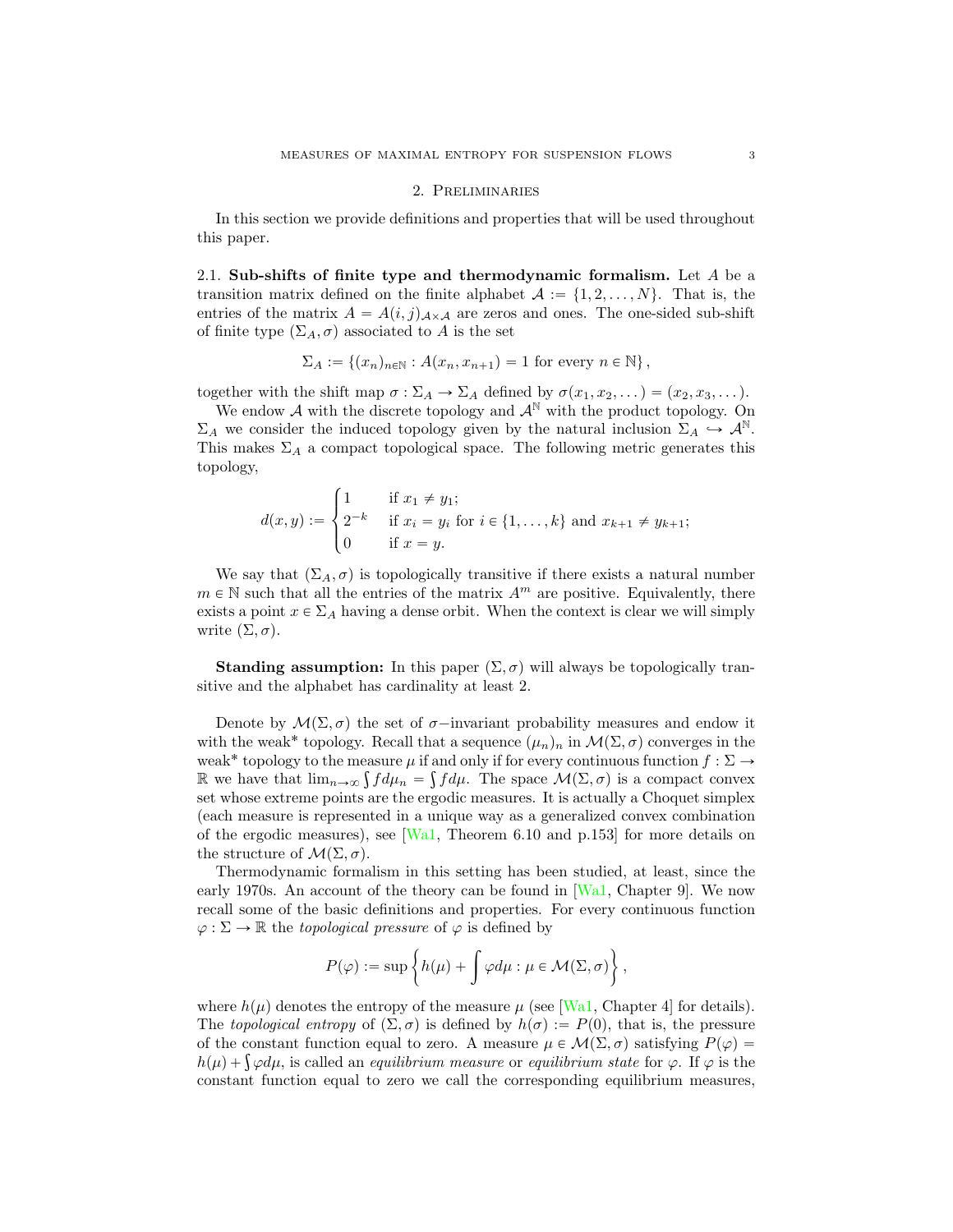<span id="page-3-0"></span>*measures of maximal entropy*. Since the entropy map  $\mu \mapsto h(\mu)$  is upper semi-continuous (see [\[Wa1,](#page-9-8) Theorem 8.2]) and  $\mathcal{M}(\Sigma, \sigma)$  is compact, every continuous function has at least one equilibrium measure.

Denote by  $C(\Sigma)$  to the space of continuous real valued functions on  $\Sigma$  endowed with the uniform norm  $\|\cdot\|_0$ . The pressure map  $P(\cdot): C(\Sigma) \to \mathbb{R}$  is continuous and convex functional (see [\[Wa1,](#page-9-8) Theorem 9.7]).

*Remark* 2.1*.* Let A be a transition matrix defined on the finite alphabet *A*. The two-sided sub-shift of finite type  $(\Sigma, \sigma)$  associated to A is the set

$$
\Sigma := \{(x_n)_{n \in \mathbb{Z}} : A(x_n, x_{n+1}) = 1 \text{ for every } n \in \mathbb{Z}\},\
$$

together with the shift map  $\sigma : \Sigma \to \Sigma$  defined by  $(\sigma(x))_i = x_{i+1}$ , for every  $i \in \mathbb{Z}$ . All the results discussed in this section remain valid for two-sided sub-shifts of finite type.

2.2. Suspension flows. Let  $(\Sigma, \sigma)$  be a topologically transitive one-sided sub-shift of finite type and  $\tau : \Sigma \to \mathbb{R}^+$  be a positive continuous function. Consider the space

$$
Y_{\tau} = \{(x, t) \in \Sigma \times \mathbb{R} : 0 \leq t \leq \tau(x)\},\
$$

with the points  $(x, \tau(x))$  and  $(\sigma(x), 0)$  identified for each  $x \in \Sigma$ . The *suspension semi-flow* over  $\sigma$  with *roof function*  $\tau$  is the semi-flow  $\Phi_{\tau} = (\zeta_t)_{t \geq 0}$  on  $Y_{\tau}$  defined by

$$
\zeta_t(x,s) = (x,s+t)
$$
 whenever  $s+t \in [0,\tau(x)].$ 

In particular,

$$
\psi_{\tau(x)}(x,0)=(\sigma(x),0).
$$

We denote such semi-flow by  $(Y_\tau, \Phi_\tau)$ . If the context is clear we use the notation  $(Y, \Phi)$ . If  $(\Sigma, \sigma)$  is a two-sided sub-shift of finite type, then  $(Y_\tau, \Phi_\tau)$ , where  $\Phi_\tau =$  $(\zeta_t)_{t\in\mathbb{R}}$  is called the *suspension flow* over  $\sigma$  with roof function  $\tau$ ; in this case the acting group is R. For simplicity we state most of our results in Section [3](#page-4-1) in the semi-flow case, but we emphasize they hold in both situations with no distinction (see Remark [3.8\)](#page-6-0).

The natural topology on Y can be obtained by the so called Bowen-Walters met-ric (see [\[BW,](#page-8-3) Section 4]). Denote by  $\mathcal{M}(Y, \Phi)$  the space of  $\Phi$ -invariant probability measures on Y. It is a classical result by Ambrose and Kakutani  $[AK]$  that if Leb denotes the one dimensional Lebesgue measure the map  $R : \mathcal{M}(\Sigma, \sigma) \to \mathcal{M}(Y, \Phi)$ defined by

$$
R(\mu) := (\mu \times \text{Leb})|_Y/(\mu \times \text{Leb})(Y),
$$

is a bijection. A description of the thermodynamic formalism for suspension semiflows can be found in [\[PP,](#page-9-4) Chapter 6]. The pressure of a continuous function  $g: Y \to \mathbb{R}$  is defined by

$$
P_{\Phi}(g):=\sup\left\{h(\nu)+\int g d\nu: \nu\in \mathcal{M}(Y,\Phi)\right\}.
$$

Again, a measure attaining the supremum in the definition of  $P_{\Phi}(q)$  is called an equilibrium measure for g. The *topological entropy* of  $(Y, \Phi)$  is defined by

$$
h(\Phi) := P_{\Phi}(0),
$$

that is, the pressure of the constant function equal to zero. A measure  $\nu \in \mathcal{M}(Y, \Phi)$ is a *measure of maximal entropy* of  $(Y, \Phi)$  if  $h(\nu) = h(\Phi)$ .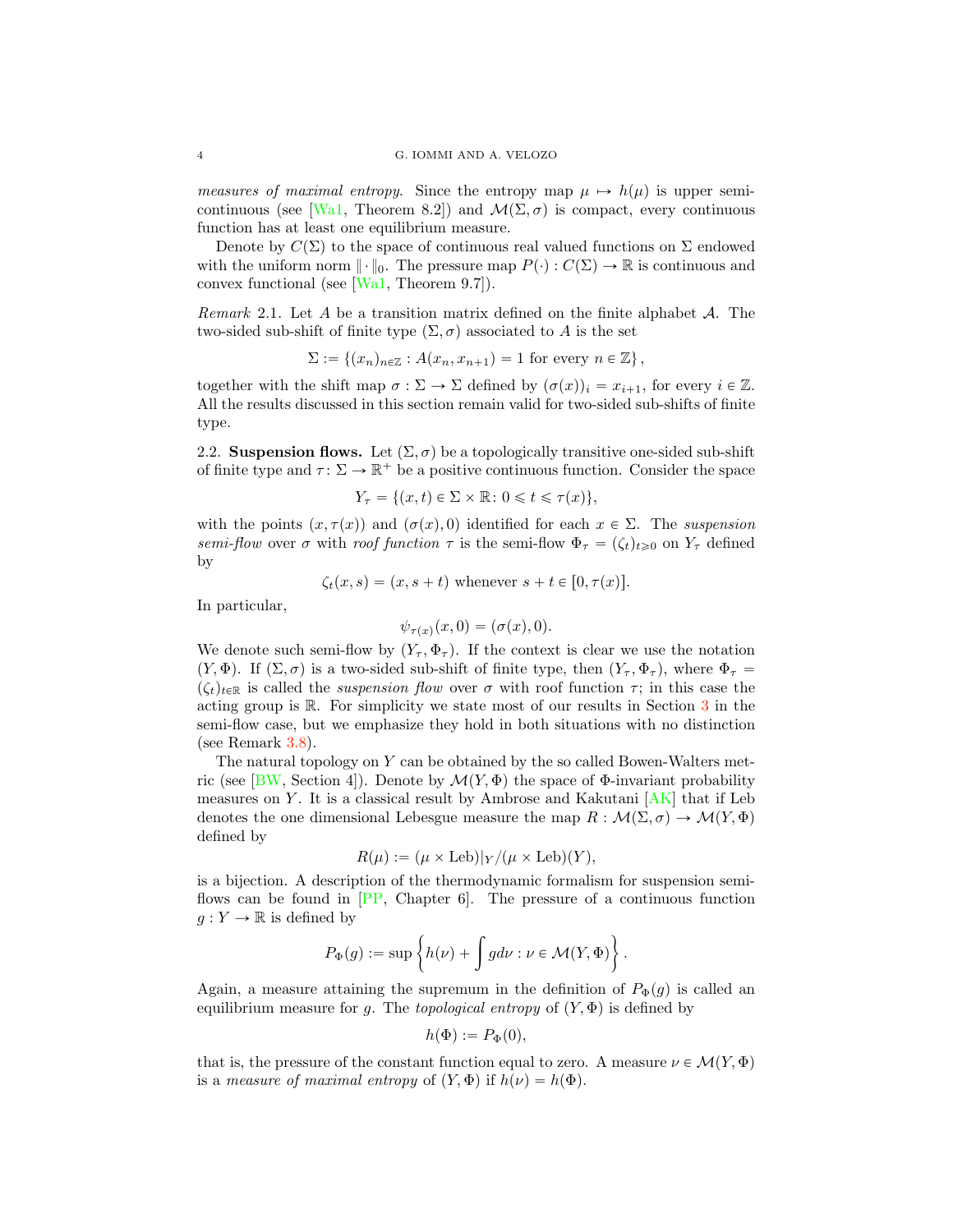<span id="page-4-3"></span>The entropy of measures in  $\mathcal{M}(Y, \Phi)$  can be calculated by means of Abramov's formula (see  $[Ab]$  or  $[PP, p.91]$  $[PP, p.91]$ ):

$$
h(\nu) = \frac{h(R^{-1}(\nu))}{\int \tau dR^{-1}(\nu)},
$$

for every  $\nu \in \mathcal{M}(Y, \Phi)$ . Given a continuous function  $g: Y \to \mathbb{R}$  we define the function  $\Delta_g : \Sigma \to \mathbb{R}$  by

$$
\Delta_g(x) := \int_0^{\tau(x)} g(x, t) dt.
$$

The function  $\Delta_q$  is also continuous. By Kac' s formula (see [\[PP,](#page-9-4) p.90]) we have

$$
\int_{Y} g d\nu = \frac{\int_{\Sigma} \Delta_g dR^{-1}(\nu)}{\int_{\Sigma} \tau dR^{-1}(\nu)},
$$
\n(2.1)

for every  $\nu \in \mathcal{M}(Y, \Phi)$ . Moreover, if g is a Hölder function on Y then  $\Delta_g$  is also a Hölder function on  $\Sigma$  (see [\[BS,](#page-8-6) Proposition 18]).

We finish this section with an important observation.

<span id="page-4-2"></span>*Remark* 2.2. There is a close relation between the thermodynamics of  $(Y, \Phi)$  and that of  $(\Sigma, \sigma)$ . Indeed, see [\[PP,](#page-9-4) Proposition 6.1],  $P_{\Phi}(g)$  is the unique solution of the equation

$$
P(\Delta_g - t\tau) = 0.
$$

In particular, the topological entropy of  $(Y, \Phi)$  is the unique root of the equation

$$
P(-t\tau)=0,
$$

and the measures of maximal entropy for the flow are of the form  $R(\mu)$  with  $\mu$ equilibrium measure for  $-h(\Phi)\tau$ .

## 3. Measures of maximal entropy

<span id="page-4-1"></span>In this section we prove the main results of this paper. We first prove the existence of a suspension flow defined over a sub-shift of finite type which admits uncountably many ergodic measures of maximal entropy. For this we can consider an arbitrary sub-shift satisfying our standing assumptions and a suitable roof function. We also prove Theorem [1.1,](#page-1-0) the main result of this paper. Roughly speaking, we prove that any suspension flow defined over a sub-shift of finite type can be slightly perturbed into one with uncountably many ergodic measures of maximal entropy and into one with a unique measure of maximal entropy. This result highlights the differences between the thermodynamic formalism of continuous and Hölder potentials. As mentioned in the introduction, for simplicity we state the result for one-sided sub-shifts and for semi-flows. However, all results are valid for two-sided shifts and suspension flows (see Remark [3.8\)](#page-6-0).

Let  $(\Sigma, \sigma)$  be a topologically transitive one-sided sub-shift of finite type. The following result is due to Ruelle (see  $\lbrack \text{Ru} \rbrack$  and  $\lbrack \text{PP}, \text{Theorem 3.5} \rbrack$ ),

<span id="page-4-0"></span>**Theorem 3.1** (Ruelle). *If*  $\varphi \in C(\Sigma)$  *is a Hölder function, then it has a unique equilibrium measure. In particular, the set of functions having unique equilibrium measures is dense in*  $C(\Sigma)$ *.* 

*Remark* 3.2*.* It is a direct consequence of Theorem [3.1](#page-4-0) and Remark [2.2](#page-4-2) that if  $(Y, \Phi)$  is a suspension flow over  $(\Sigma, \sigma)$  with a Hölder continuous roof function, then it has a unique measure of maximal entropy.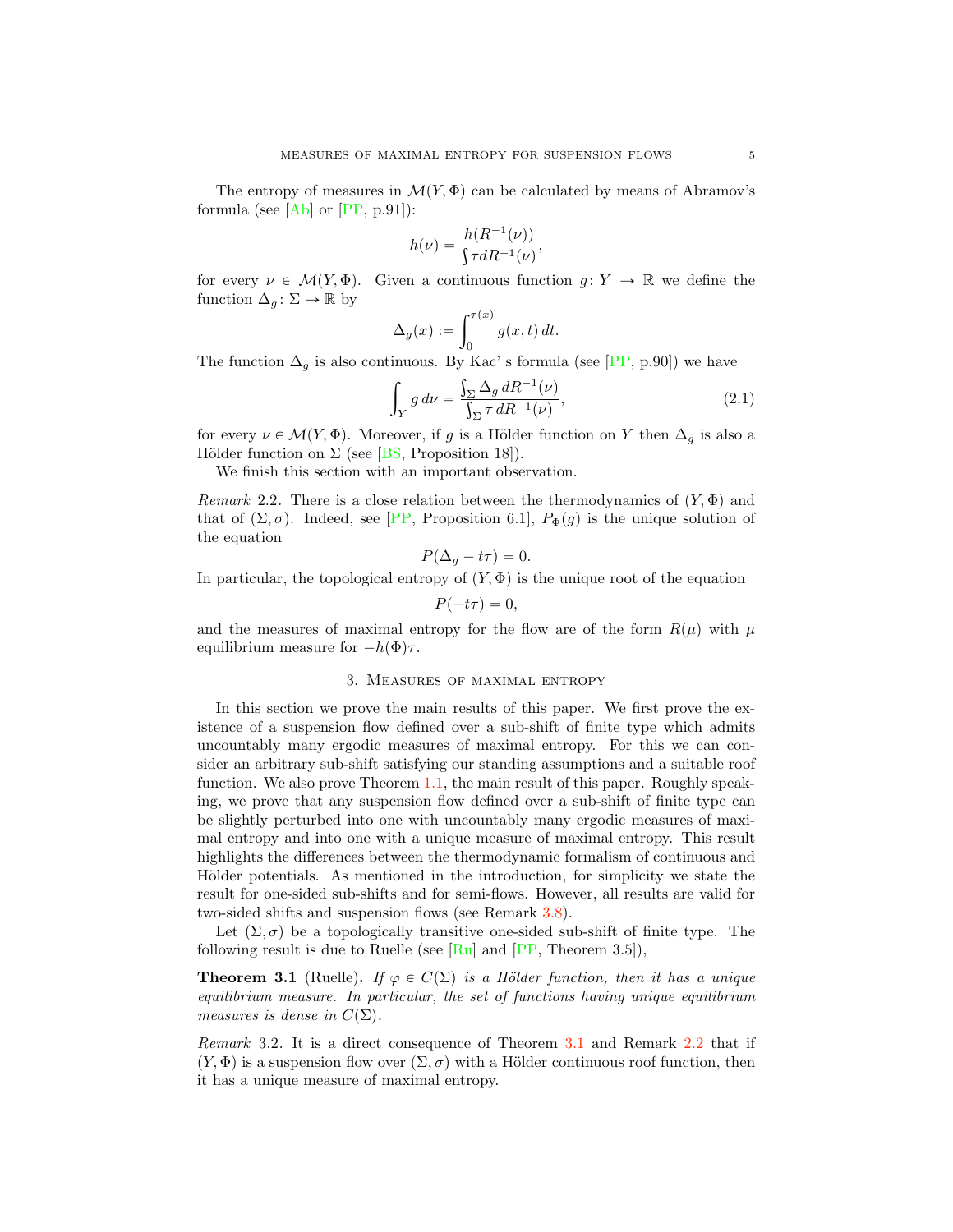A complementary result by Israel  $([Is, Theorem V.2.2])$  $([Is, Theorem V.2.2])$  $([Is, Theorem V.2.2])$  shows how different thermodynamic formalism is in the space of continuous functions.

<span id="page-5-1"></span>Theorem 3.3 (Israel). *The set of continuous functions having uncountably many ergodic equilibrium measures is dense in*  $C(\Sigma)$ *.* 

The following result is a consequence of Israel's theorem.

<span id="page-5-0"></span>**Proposition 3.4.** *There exists a suspension flow*  $(Y_\tau, \Phi_\tau)$  *with continuous roof function*  $\tau : \Sigma \to \mathbb{R}^+$  *which admits uncountably many measures of maximal entropy.* 

*Proof.* Since the pressure is continuous the set

 $\mathcal{L} := \{ \varphi \in C(\Sigma) : \sup \varphi < P(\varphi) \text{ and } \varphi > 0 \}$ 

is open. Moreover, for  $c > 0$  the constant potential  $\varphi \equiv c$  belongs to  $\mathcal{L}$ . Hence,  $\mathcal L$  is a non-empty set (by our standing assumption  $(\Sigma, \sigma)$  has positive topological entropy). By Theorem [3.3](#page-5-1) there exists  $\tau_0 \in \mathcal{L}$  with uncountably many ergodic equilibrium states. Define

$$
\tau := P(\tau_0) - \tau_0.
$$

Then  $\tau > 0$ ,  $P(-\tau) = P(\tau_0) - P(\tau_0) = 0$  and  $-\tau$  has uncountably many equilibrium states. In light of Remark [2.2](#page-4-2) we can conclude that the the suspension flow  $(Y_\tau, \Phi_\tau)$  has uncountably many ergodic measures of maximal entropy. has uncountably many ergodic measures of maximal entropy.

Our next result establishes that with a small continuous time reparametrization of the flow we can obtain a suspension flow with uncountably many measures of maximal entropy. Let  $(Y_{\tau_1}, \Phi_{\tau_1})$  and  $(Y_{\tau_2}, \Phi_{\tau_2})$  be two suspension semi-flows with corresponding continuous roof functions  $\tau_1 : \Sigma \to \mathbb{R}$  and  $\tau_2 : \Sigma \to \mathbb{R}$ . Then the semi-flow  $(Y_{\tau_1}, \Phi_{\tau_1})$  is a time reparametrization of  $(Y_{\tau_2}, \Phi_{\tau_2})$ . Indeed, the map  $\pi: Y_1 \to Y_2$  defined by

$$
\pi(x,s) = \left(x, \frac{\tau_2(x)}{\tau_1(x)}s\right),
$$

preserves the orbit structure. It actually send leafs to leafs and corresponds to the time change. A natural way of estimating the size of the time reparametrization is by  $\|\tau_1 - \tau_2\|_0$  or equivalently, since  $\tau_1$  is bounded below, by  $\|\tau_2/\tau_1 - 1\|_0$  (see [\[CI\]](#page-9-11) for a related discussion).

*Proof of Theorem [1.1.](#page-1-0)* We divide the proof in two Lemmas.

<span id="page-5-2"></span>**Lemma 3.5.** Let  $\psi \in C(\Sigma)$  be such that  $P(-\psi) = 0$ . Then there exist two sequences *of continuous potentials*  $(\varphi_n)_{n\in\mathbb{N}}$  *and*  $(\rho_n)_{n\in\mathbb{N}}$  *such that* 

- (a) *Both sequences converge uniformly to*  $\psi$ ,  $\lim_{n\to\infty} \varphi_n = \psi$  and  $\lim_{n\to\infty} \varphi_n =$ ψ*.*
- (b) *For every*  $n \in \mathbb{N}$  *we have*  $P(-\varphi_n) = 0$  *and*  $P(-\rho_n) = 0$ .
- (c) *For every*  $n \in \mathbb{N}$  *the potential*  $-\varphi_n$  *has infinitely many ergodic equilibrium states.*
- (d) *For every*  $n \in \mathbb{N}$  *the potential*  $-\rho_n$  *has a unique equilibrium state.*

*Proof.* By Theorem [3.3](#page-5-1) there exists a sequence of continuous functions  $(f_n)_n$  converging uniformly to  $-\psi$  such that for every  $n \in \mathbb{N}$  the function  $f_n$  has uncountably many ergodic equilibrium measures. For every  $n \in \mathbb{N}$  define  $\varphi_n = P(f_n) - f_n$ . Since the pressure is a continuous function and  $P(-\psi) = 0$  we have that

$$
\lim_{n \to \infty} P(f_n) = 0 \text{ and } \lim_{n \to \infty} \varphi_n = \psi.
$$

<span id="page-5-3"></span>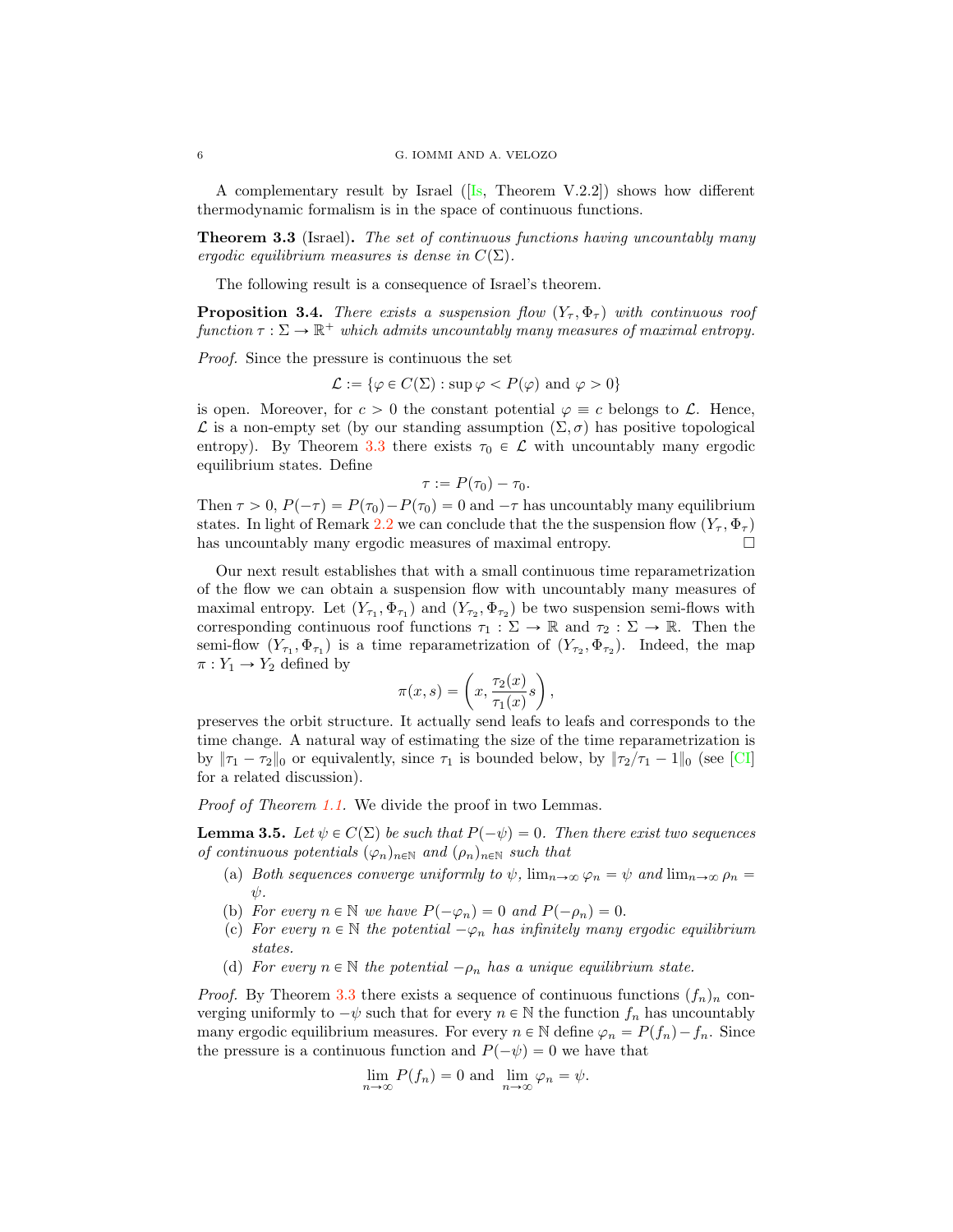<span id="page-6-1"></span>Moreover, each function  $-\varphi_n$  has uncountably many ergodic equilibrium measures and  $P(-\varphi_n) = 0$ . Analogously, by Theorem [3.1](#page-4-0) there exists a sequence of continuous functions  $(h_n)_n$  converging uniformly to  $-\psi$  such that for every  $n \in \mathbb{N}$  the function  $h_n$  has a unique equilibrium measure. For every  $n \in \mathbb{N}$  define  $\rho_n = P(h_n) - h_n$ . It follows from the continuity of the pressure and  $P(-\psi) = 0$  that

$$
\lim_{n \to \infty} P(h_n) = 0 \text{ and } \lim_{n \to \infty} \rho_n = \psi.
$$

Note that  $P(-\rho_n) = 0$ . Moreover, every function  $\rho_n$  has a unique equilibrium measure. measure.  $\Box$ 

**Lemma 3.6.** Let  $\tau : \Sigma \to \mathbb{R}$  be a positive continuous potential. Then there exist *two sequences*  $(\tau_n)_{n \in \mathbb{N}}$  *and*  $(\tau'_n)_{n \in \mathbb{N}}$  *of continuous positive functions such that* 

- (a) *The sequences*  $(\tau_n)_{n \in \mathbb{N}}$  *and*  $(\tau'_n)_{n \in \mathbb{N}}$  *converge uniformly to*  $\tau$ *.*
- (b) *For every*  $n \in \mathbb{N}$  *the suspension semi-flow with roof function*  $\tau_n$  *has uncountably many measures of maximal entropy.*
- (c) *For every*  $n \in \mathbb{N}$  *the suspension semi-flow with roof function*  $\tau'_n$  *has a unique measure of maximal entropy.*

*Proof.* In order to prove this result we will construct a sequence of positive continuous functions  $(\tau_n)_n$  converging uniformly to  $\tau$  such that  $P(-h(\Phi_\tau)\tau_n)=0$  and  $-h(\Phi_{\tau})\tau_n$  has uncountably many ergodic measures of maximal entropy. By Lemma [3.5](#page-5-2) there exits a sequence of continuous functions  $(\varphi_n)_n$  converging uniformly to  $h(\Phi_{\tau})\tau$ , such that for every  $n \in \mathbb{N}$  we have that  $P(-\varphi_n) = 0$  and  $\varphi_n$  has uncountably many ergodic equilibrium measures. Define the functions  $\tau_n : \Sigma \to \mathbb{R}$ by

$$
\tau_n(x) := \tau(x) + \frac{\varphi_n(x) - h(\Phi_\tau)\tau(x)}{h(\Phi_\tau)}.
$$

Note that  $(\tau_n)_n$  converges uniformly to  $\tau$ . Moreover,

$$
-h(\Phi_{\tau})\tau_n(x) = -h(\Phi_{\tau})\tau(x) - \varphi_n(x) + h(\Phi_{\tau})\tau(x) = -\varphi_n(x).
$$

Thus,  $P(-h(\Phi_\tau)\tau_n) = 0$  and  $-h(\Phi_\tau)\tau_n$  has uncountably many ergodic equilibrium measures. The construction of the sequence  $(\tau')_{n \in \mathbb{N}}$  is done analogously. measures. The construction of the sequence  $(\tau'_n)_{n\in\mathbb{N}}$  is done analogously.  $\Box$ 

The result follows considering the suspension semi-flows  $(Y_{\tau_m'}, \Phi_{\tau_m})$  and  $(Y_{\tau_m'}, \Phi_{\tau_m'})$ for  $m \in \mathbb{N}$  sufficiently large.

*Remark* 3.7*.* Note that the suspension semi-flows obtained by time reparametrization,  $(Y_{\tau_n}, \Phi_{\tau_n})$ ,  $(Y_{\tau'_n}, \Phi_{\tau'_n})$  constructed in the proof of Theorem [1.1](#page-1-0) have the same topological entropy as the original semi-flow  $(Y_\tau, \Phi_\tau)$ .

<span id="page-6-0"></span>*Remark* 3.8. All the results in this article, in particular Theorem [1.1,](#page-1-0) also hold in the context of two-sided sub-shifts and suspension flows. For this it suffices to notice that Theorem [3.3](#page-5-1) and Theorem [3.1](#page-4-0) also hold for two-sided sub-shifts. Indeed, a well known result by Sinai [\[PP,](#page-9-4) Proposition 1.2] allows to reduce the thermodynamic formalism of Hölder functions from two sided sub-shifts of finite type to one-sided ones. Sinai proved that any Hölder function defined on a two-sided sub-shift is cohomologous a function that depends only on future coordinates. This result was later generalized by Walters  $Wa2$ , Theorem 4(i)] who found optimal regularity assumptions on the functions for the above property to hold. This readily implies that Theorem [3.1](#page-4-0) also hold for two-sided sub-shifts. On the other hand, Theorem [3.3](#page-5-1) can be directly proven in the context of two-sided sub-shifts of finite type (see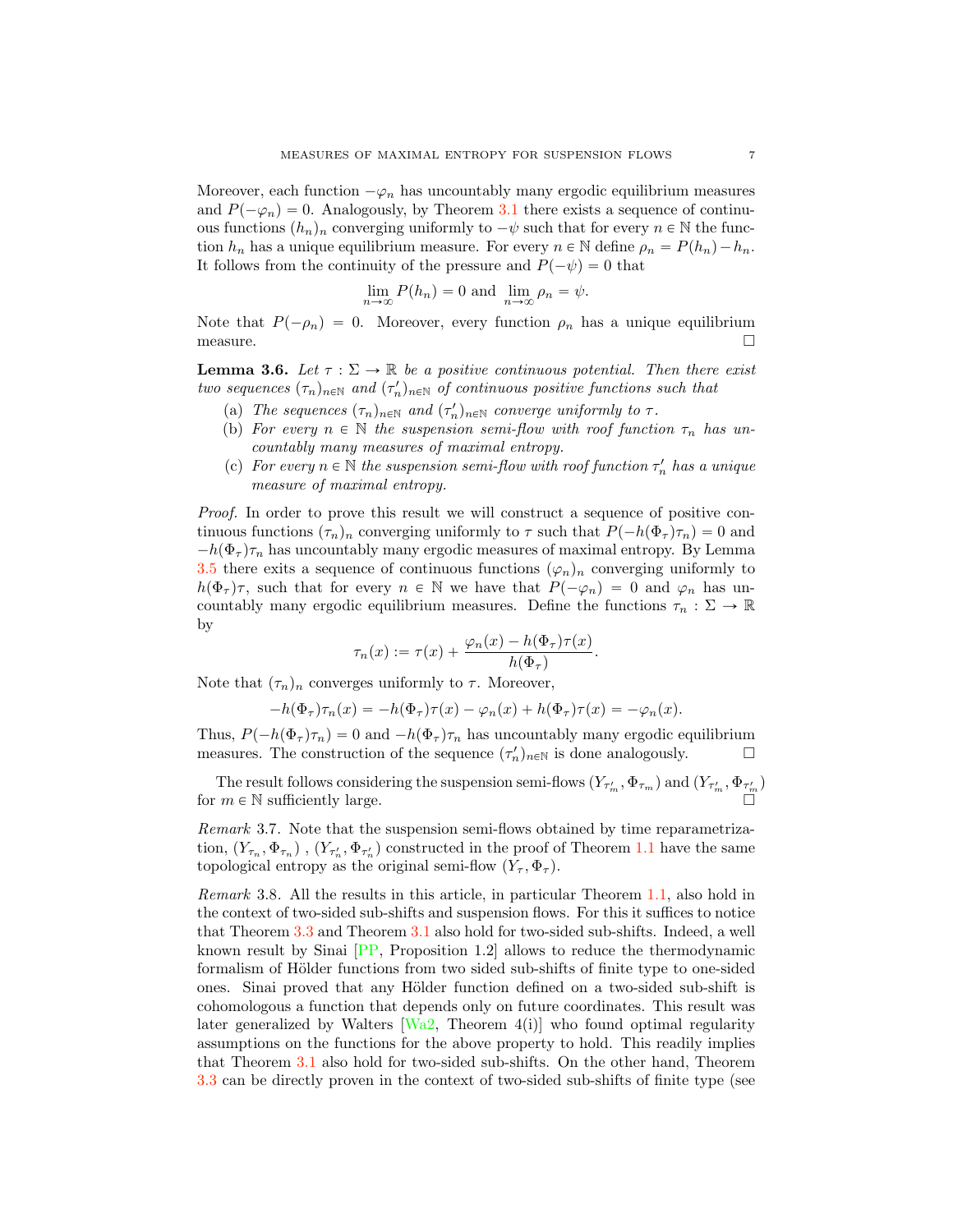<span id="page-7-1"></span>[\[Is,](#page-9-10) Theorem V.2.2]). Moreover, the two-sided version of Israel's Theorem can also be deduced in a similar fashion as Ruelle's Theorem by means of a result by Walters (see  $\text{[Wa2, Theorem 4 (iii)]}$  $\text{[Wa2, Theorem 4 (iii)]}$  $\text{[Wa2, Theorem 4 (iii)]}$ ). In that theorem it is proven that for every continuous function on the two-sided shift there exists a function that depends only in future coordinates, so that the difference of both functions belongs to the closure of the set of coboundaries.

<span id="page-7-0"></span>*Remark* 3.9*.* As mentioned in the introduction, Theorem [1.1](#page-1-0)[a](#page-1-1) holds for a class of base dynamical systems that goes far beyond sub-shifts of finite type. We proceed to explain the relevant assumptions here. Let  $X$  be a compact metric space and  $T : X \to X$  a continuous map. Denote by  $\mathcal{M}_T$  the space of invariant probability measures of  $(X, T)$  and by  $\mathcal{E}_T$  the subset of ergodic ones.

*Definition* 3.10. We say that  $\mathcal{E}_T$  is *entropy dense* in  $\mathcal{M}_T$  if for every  $\mu \in \mathcal{M}_T$ , there exists a sequence  $(\mu_n)_n$  in  $\mathcal{E}_T$  that converges in the weak<sup>\*</sup> topology to  $\mu$  and  $\lim_{n\to\infty} h(\mu_n) = h(\mu).$ 

*Definition* 3.11. We say that the entropy map of  $(X, T)$  is upper semi-continuous if for every sequence  $(\mu_n)_n$  which converges in the weak<sup>\*</sup> topology to  $\mu$ , then  $\limsup_{n\to\infty} h(\mu_n)\leqslant h(\mu).$ 

It follows directly from the proof of  $[I_s,$  Theorem V.2.2 that if the topological entropy of  $(X, T)$  is finite,  $\mathcal{E}_T$  is entropy dense in  $\mathcal{M}_T$  and the entropy map of  $(X, T)$ is upper semi-continuous, then Theorem [3.3](#page-5-1) holds for  $(X, T)$ . In this situation, the exact same proof of Theorem [1.1](#page-1-0)[a](#page-1-1) yields the density of suspension flows over  $(X, T)$  with uncountably many ergodic measures of maximal entropy. We remark that these three properties hold for sub-shifts of finite type.

Regarding these assumptions, the finite entropy and the upper semi-continuity of the entropy map are crucial in order to identify tangent functionals to the pressure at  $F: X \to \mathbb{R}$  with equilibrium states of F (see [\[Wa1,](#page-9-8) Theorem 9.12]). This allows to incorporate tools from functional analysis into the problem. The entropy density of  $\mathcal{E}_T$  is important to ensure that the sets

$$
A(F,\epsilon) := \left\{ \mu \in \mathcal{E}_T : P(F) - \epsilon < h(\mu) + \int F d\mu \right\},\,
$$

support a non-atomic probability measure, say  $\nu_{\epsilon}$ , for every  $\epsilon > 0$ . This is the fact that allows Israel to construct potentials with uncountably many ergodic equilibrium states. These are ergodic measures which lie in the support of  $\nu_{\epsilon}$ .

*Remark* 3.12*.* The proof of Theorem [1.1](#page-1-0)[b](#page-1-2) is a consequence of Theorem [3.1](#page-4-0) and the density of Hölder continuous potentials in the space of continuous functions (we always assume our phase space to be a compact metric space). Theorem [3.1](#page-4-0) was generalized by Bowen [\[B2\]](#page-8-7), who proved that if  $(X, T)$  is expansive and has the specification property, then every Hölder continuous potential has a unique equilibrium state. In particular, Theorem [1.1](#page-1-0)[b](#page-1-2) holds under those assumptions on the base dynamics.

3.1. Equilibrium measures for suspension semi-flows and flows. In this sub-section we make use of the previous results to show that in the context of suspension semi-flows and flows over sub-shifts of finite type, the set of potentials having uncountably many ergodic equilibrium measures is dense in the space of continuous functions  $C(Y)$ . This is the analog of Theorem [3.3](#page-5-1) for the suspension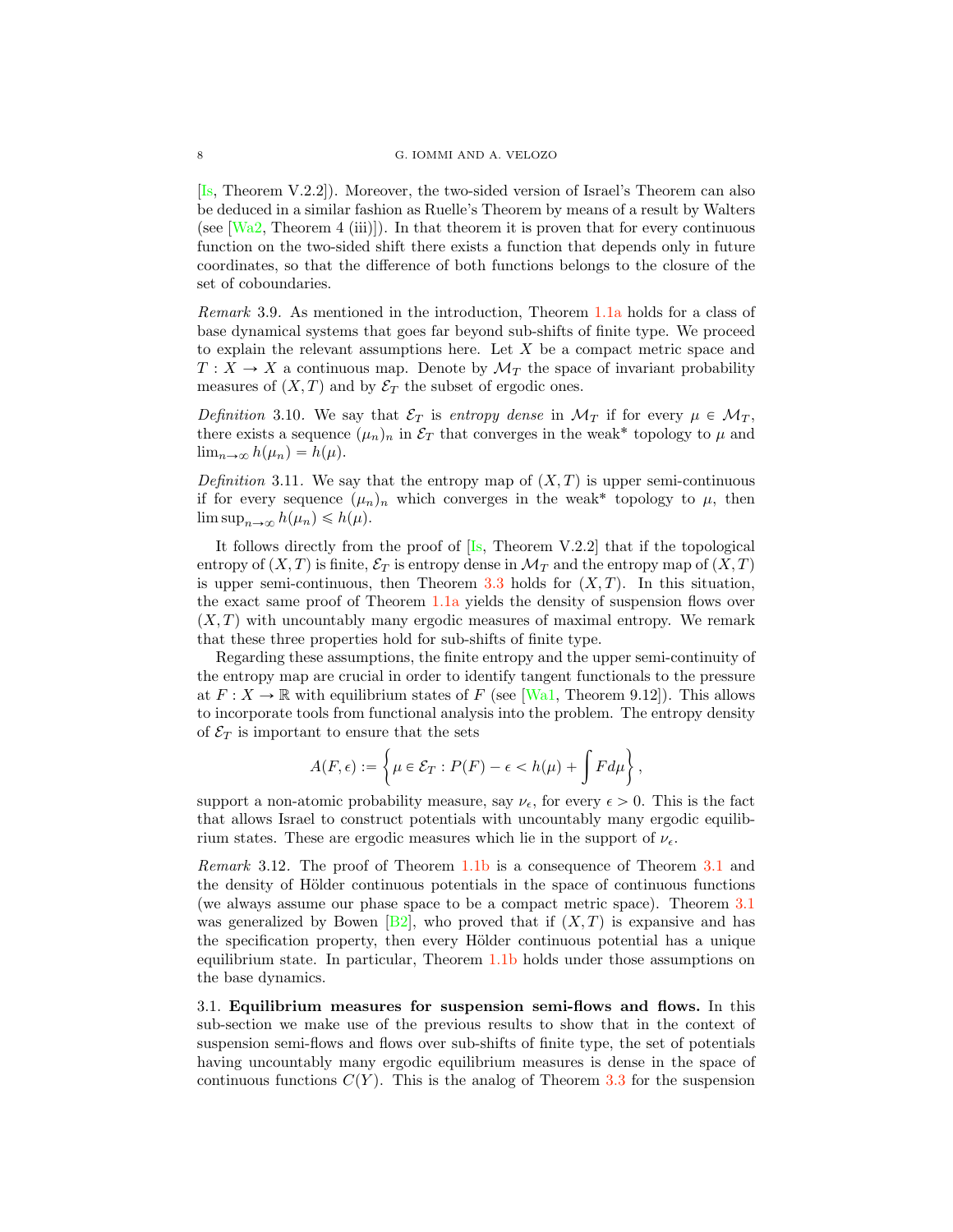flow. As before, we state the result for suspension semi-flows but the same proof works in the two-sided case.

<span id="page-8-2"></span>**Theorem 3.13.** Let  $(Y, \Phi)$  be the suspension semi-flow over a one-sided sub-shift of *finite type*  $(\Sigma, \sigma)$  *with roof function*  $\tau : \Sigma \to \mathbb{R}$  *and a continuous function*  $g : Y \to \mathbb{R}$ *. Given*  $\epsilon > 0$  *there exists a continuous function*  $h: Y \to \mathbb{R}$  *having uncountably many ergodic equilibrium measures and*  $\max_{(x,t)\in\mathcal{Y}} |g(x,t) - h(x,t)| < \epsilon$ .

*Proof.* It will be convenient to consider  $C > 0$  such that  $g_0 := g + C$  is strictly positive. In particular we have that  $\Delta_{g_0}(x) > 0$ , for every  $x \in \Sigma$ . By Lemma [3.5](#page-5-2) there exists a sequence of continuous functions  $(\varphi_n)_n$  with  $\varphi_n : \Sigma \to \mathbb{R}$  such that for every  $n \in \mathbb{N}$  we have  $P(-\varphi_n) = 0$ , the function  $-\varphi_n$  has uncountably many ergodic equilibrium measures and  $\varphi_n$  converges uniformly to  $P_{\Phi}(g_0)\tau - \Delta_{g_0}$ . For every  $n \in \mathbb{N}$  define  $F_n : \Sigma \to \mathbb{R}$  by

$$
F_n(x) := P_{\Phi}(g_0)\tau(x) - \varphi_n(x).
$$

For every  $n \in \mathbb{N}$ , define the function  $g_n(x, t) : Y \to \mathbb{R}$  by

$$
g_n(x,t) := \frac{F_n(x)}{\Delta_{g_0}(x)} g_0(x,t).
$$

Note that  $F_n(x) = \Delta_{g_n}(x)$ , indeed

$$
\Delta_{g_n}(x) = \int_0^{\tau(x)} g_n(x, t) dt = \frac{F_n(x)}{\Delta_{g_0}(x)} \int_0^{\tau(x)} g_0(x, t) dt = F_n(x).
$$

Thus,  $\Delta_{g_n} = P_{\Phi}(g_0)\tau - \varphi_n$  and in particular  $(\Delta_{g_n})_n$  converges uniformly to  $\Delta_{g_0}$ . Therefore,  $P(\Delta_{g_n} - P_{\Phi}(g_0)\tau) = 0$  which implies that  $P_{\Phi}(g_n) = P_{\Phi}(g_0)$  and that  $g_n$ has uncountably many equilibrium measures. For n sufficiently large we have that

$$
\|\Delta_{g_n} - \Delta_{g_0}\|_0 < \frac{\epsilon \inf_{x \in \Sigma} \Delta_{g_0}(x)}{\sup_{(x,t) \in Y} g_0(x,t)},
$$

which implies that

$$
|g_n(x,t) - g_0(x,t)| = g_0(x,t) \left| \frac{\Delta_{g_n}(x)}{\Delta_{g_0}(x)} - 1 \right| < \epsilon.
$$

We conclude that  $\max_{(x,t)\in Y} |g_n(x, t) - g_0(x, t)| < \epsilon$ , for every n sufficiently large. Finally, consider  $n \in \mathbb{N}$  large enough and set  $h := g_n - C$ .

 $\Box$ 

## **REFERENCES**

- <span id="page-8-5"></span>[Ab] L. M. Abramov, On the entropy of a flow. Dokl. Akad. Nauk SSSR 128 (1959) 873–875. (Cited on page [5.](#page-4-3))
- <span id="page-8-4"></span>[AK] W. Ambrose and S. Kakutani, *Structure and continuity of measurable flows*. Duke Math. J. 9 (1942) 25–42. (Cited on page [4.](#page-3-0))
- <span id="page-8-6"></span>[BS] L. Barreira and B. Saussol, Multifractal analysis of hyperbolic flows. Comm. Math. Phys. 214 (2000), no. 2, 339–371. (Cited on page [5.](#page-4-3))
- <span id="page-8-0"></span>[B1] R. Bowen, Symbolic dynamics for hyperbolic flows, Amer. J. Math. 95 (1973), 429–460. (Cited on page [1.](#page-0-0))
- <span id="page-8-7"></span>[B2] R. Bowen, Some systems with unique equilibrium states, Math. Syst. Theory 8 (1974), 193–202. (Cited on page [8.](#page-7-1))
- <span id="page-8-1"></span>[BR] R. Bowen and D. Ruelle, The ergodic theory of Axiom A flows, Invent. Math. 29 (1975), 181–202. (Cited on page [1.](#page-0-0))
- <span id="page-8-3"></span>[BW] R. Bowen and P. Walters, Expansive one-parameter flows. J. Differential Equations 12 (1972), 180–193. (Cited on page [4.](#page-3-0))